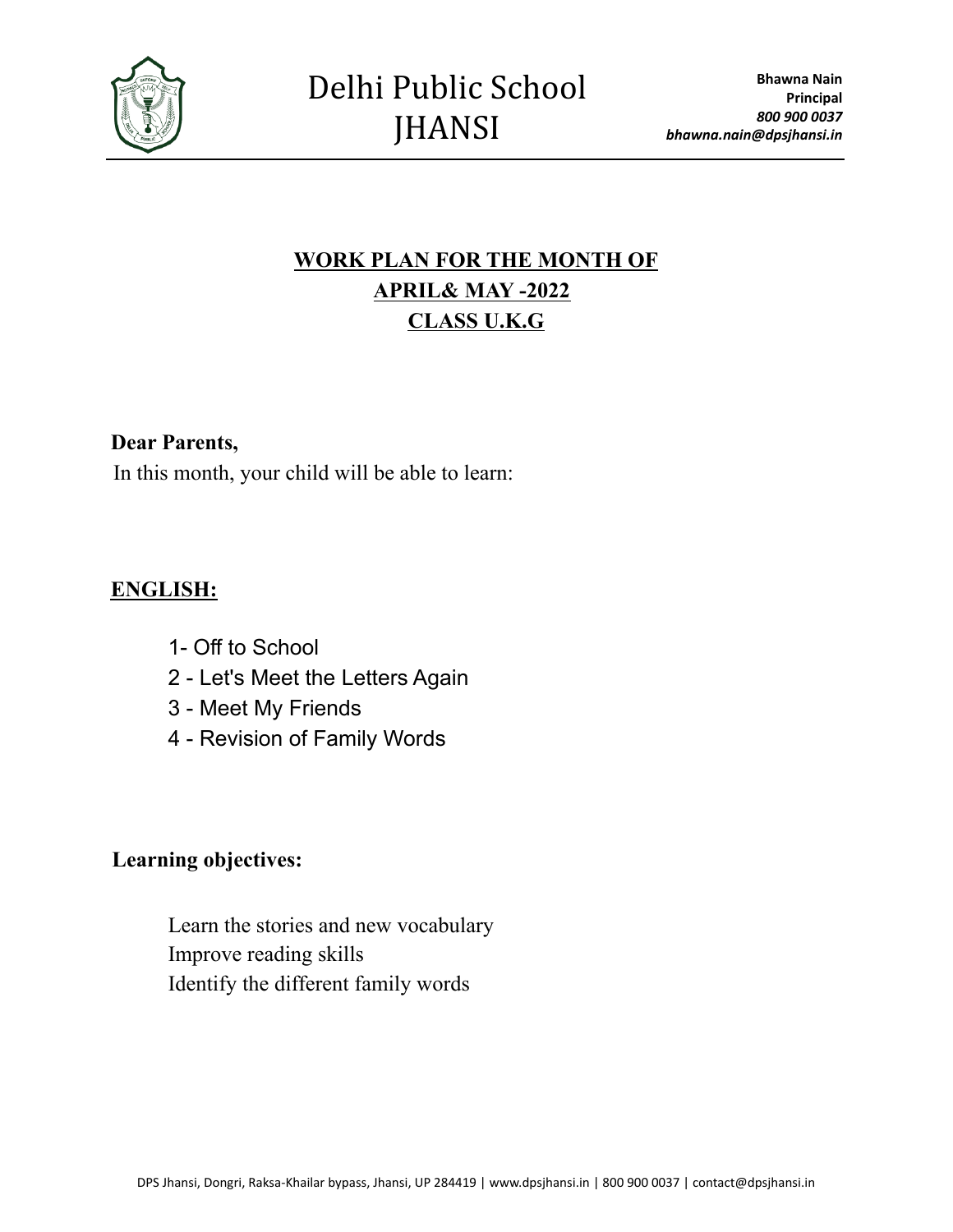

## **MATHEMATICS:**

Chapter 1 : Number Line

Chapter 2 : Read and Write Number Names (one to five)

#### **Learning objectives:**

Recite numbers from 1 to 20 Identify numbers from 1 to 20 on the number line Skip counts in 2s up to 20

### **EVS:**

Chapter : 1- Major Body Parts

# **Learning objectives:**

Identify and name body parts.

Describe the functions of the body parts.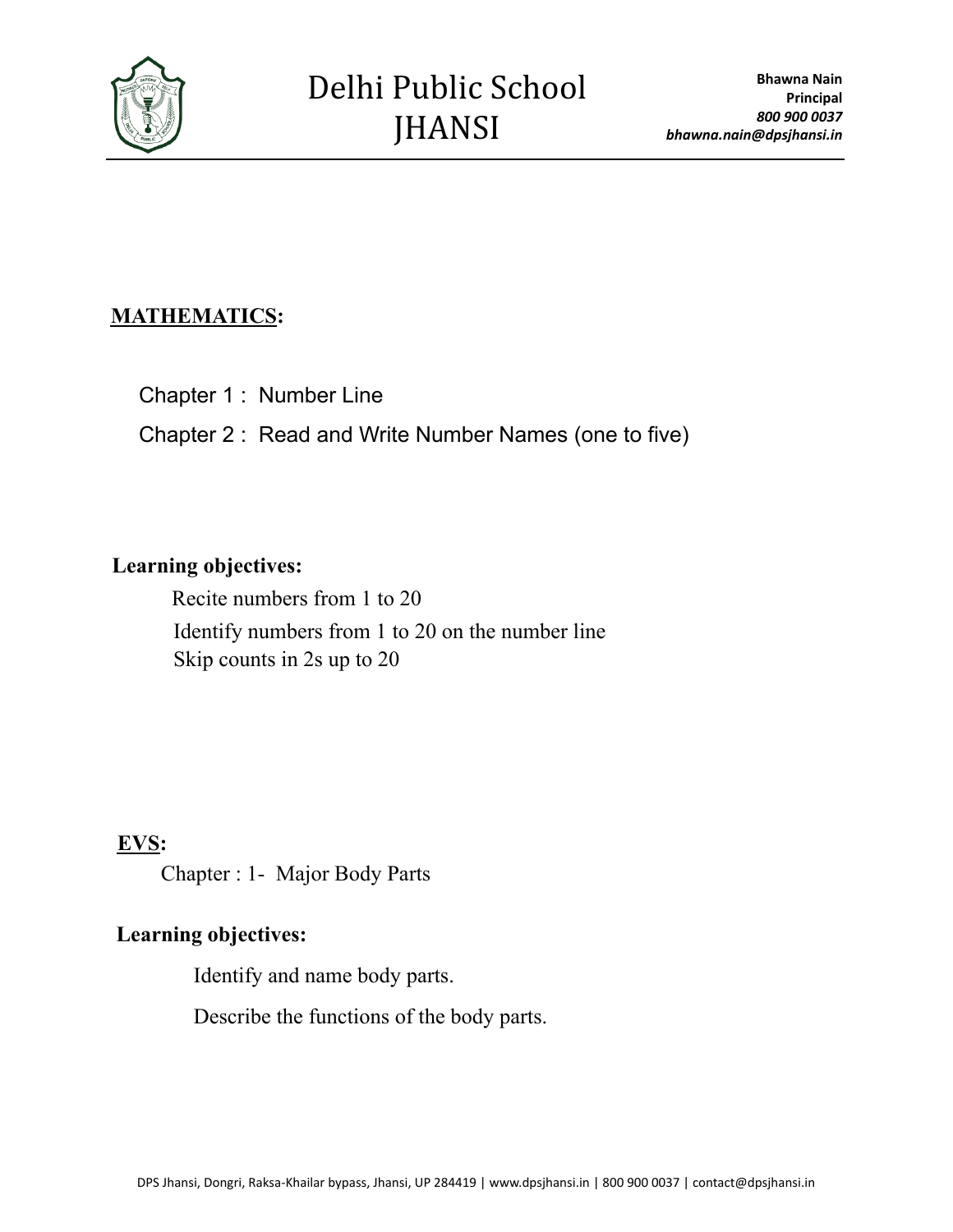

#### **HINDI:**

पाठ- १ - वर्ण परिचय 'स्वर' पाठ -2 - वर्ण परिचय 'व्यंजन' पाठ -3 - संयुक्त व्यंजन पाठ  $-4$  - वर्णमाला

### **Learning objectives:**

बच्चे अ से अ से ज तक तक लिखना सिखायेगे ।

### **English/Hindi poem for the month:-**

#### **English Poem**:-

#### **Bow, Wow Says the Dog**

Bow, wow, says the dog ; Mew, Mew, says the cat ; Grunt, grunt says the ho ; And squeak goes the rat. Tu -whu, says the owl ; Caw, caw, says the crow ; Quack, quack, says the duck ; And what the sparrow says, you know.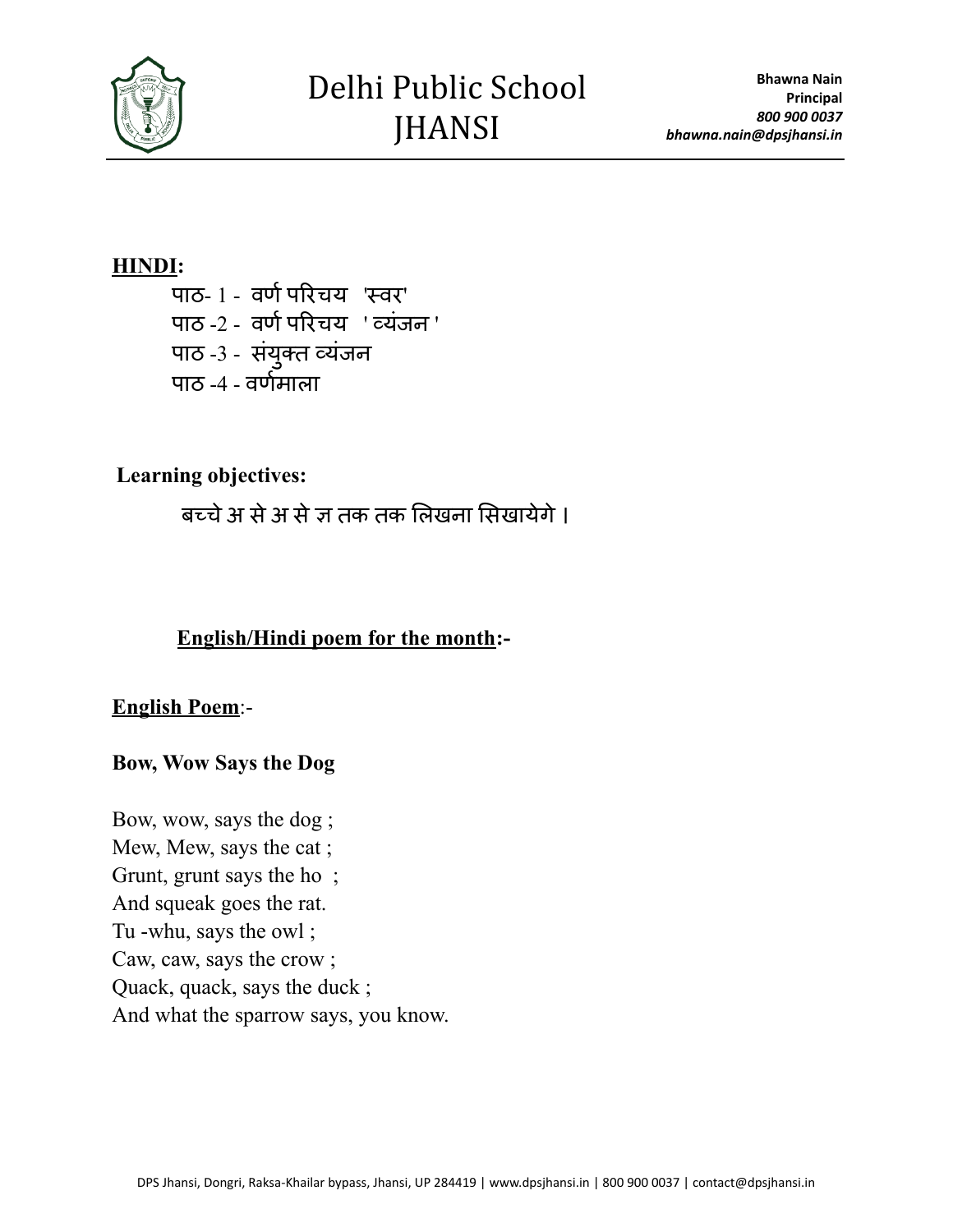

### **Hindi poem:**

# "चिड़िया घर"

चि ड़ि याघर भई चि ड़ि यघर**,** इसके अंदर है बंदर, पानी वाला बड़ा मगर**,** बत्ख भाल ू शरे बब्बर**,** बारहसिंगे का यह घर, चिड़ियाघर में चिड़ियाघर

## **DOHA:**

कबीरा खड़ा बाज़ार में**,** मांगेसबकी खरै**,** ना काह ू सेदोस्ती**,**न काह ू सेबरै

अर्थ: इस संसार में आकर कबीर अपने जीवन में बस यही चाहते हैं कि सबका भला हो और संसार में यदि किसी से दोस्ती नहीं तो दुश्मनी भी न हो!

### **SHLOKA**: